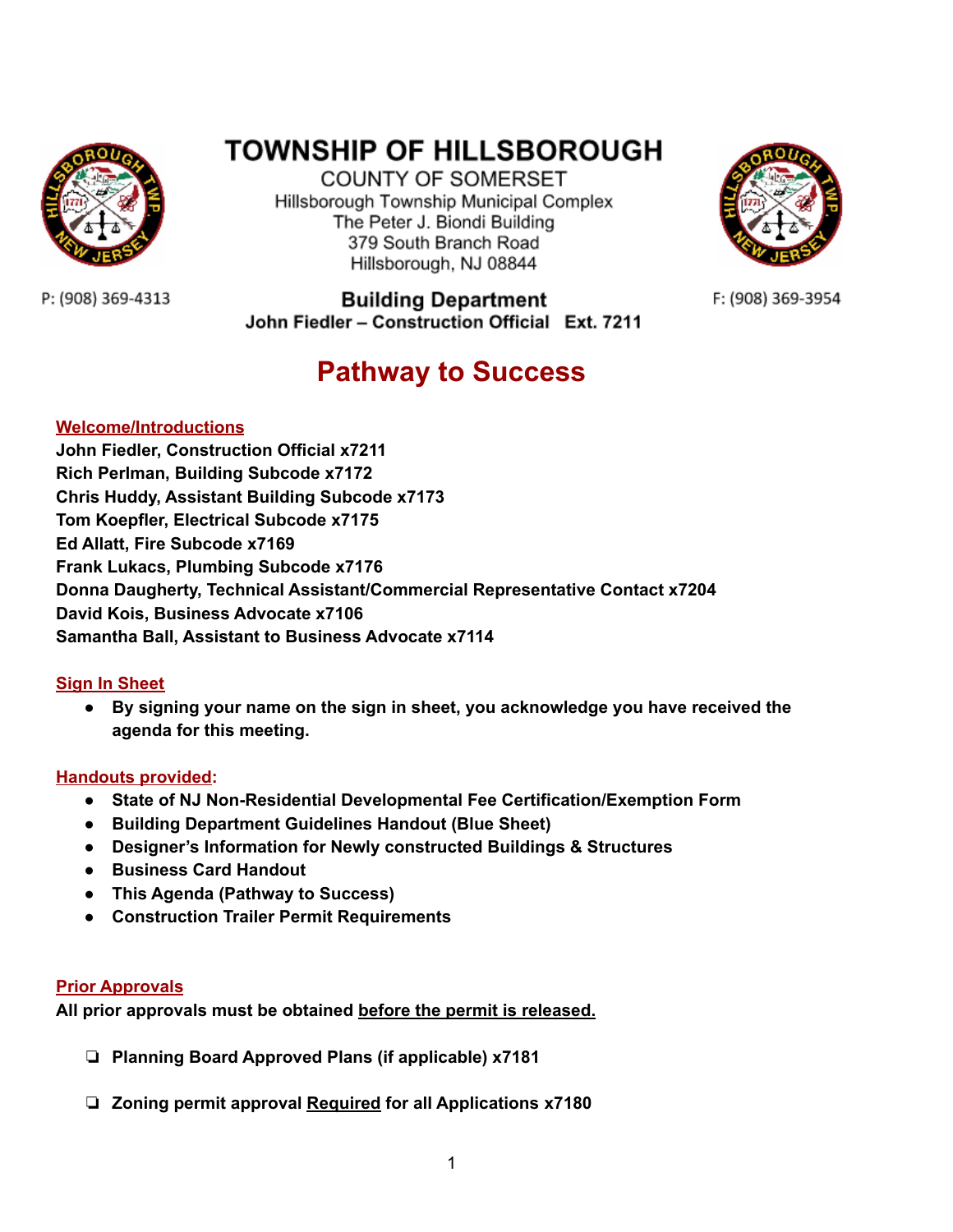- ❏ **Engineering x7151**
	- ❏ **Pre-Construction Meeting (need signed approved site plans). Pre-Construction Meeting with Engineering takes place before the Building Department Construction Meeting.**
- ❏ **Need Approval from the Planning Board, Engineering and Zoning (listed above) before the permit can be submitted to the Building Department.**
- ❏ **Fire Safety x7178**
- ❏ **Health (if applicable) x7192**
	- ❏ **Food Establishment**
	- ❏ **Septic/Well**
	- ❏ **Public swimming pools**
	- ❏ **Childcare Center**
	- ❏ **Kennels (animal shelter)--go to Board of Health First**
	- ❏ **Tanning Facility**
	- ❏ **Body Arts Facility**
- ❏ **MUA (Municipal Utility Authority)--(908) 371-0660--220 Triangle Road--Hrs 9am to 4pm** ❏ **Sewer Connection Permit**
- ❏ **Somerset County Soils--(908) 526-2701--308 Milltown Rd, Bridgewater--Hrs 7:30am to 5pm**
- ❏ **Non-Residential Developmental Fee form--Obtain from the Building Department.**
	- ❏ **Complete Non-Residential form and submit to the Building Department with your permit.**
	- ❏ **The Finance Department will contact you with the fee amount.**
	- ❏ **Make Payment at the Finance Department. See Nancy x7110**
- ❏ **Letter from the Owner giving the contractor/agent permission to submit the permit.**

#### **Project Meeting with the Building Department**

- ❏ **Schedule a Construction Meeting with the Building Department. Contact Donna at (908) 369-4313 X7204 or email ddaugherty@hillsborough-nj.org**
- ❏ **Be sure to invite the owner, architect, engineer, project manager or whoever you would like to attend.**

# **How Many copies should be included with your permit application?**

- **● If submitting Subcode Technical Sections printed from the computer, then 1 original and 2 copies are required. For Electric, Plumbing and (Fire--if applicable) each sheet needs an original signature and Licensed contractor's raised seal!**
- **● All Plans, as builts, shop drawings, riser diagrams, architect/engineer letters, spec., etc. need to be submitted in duplicate.**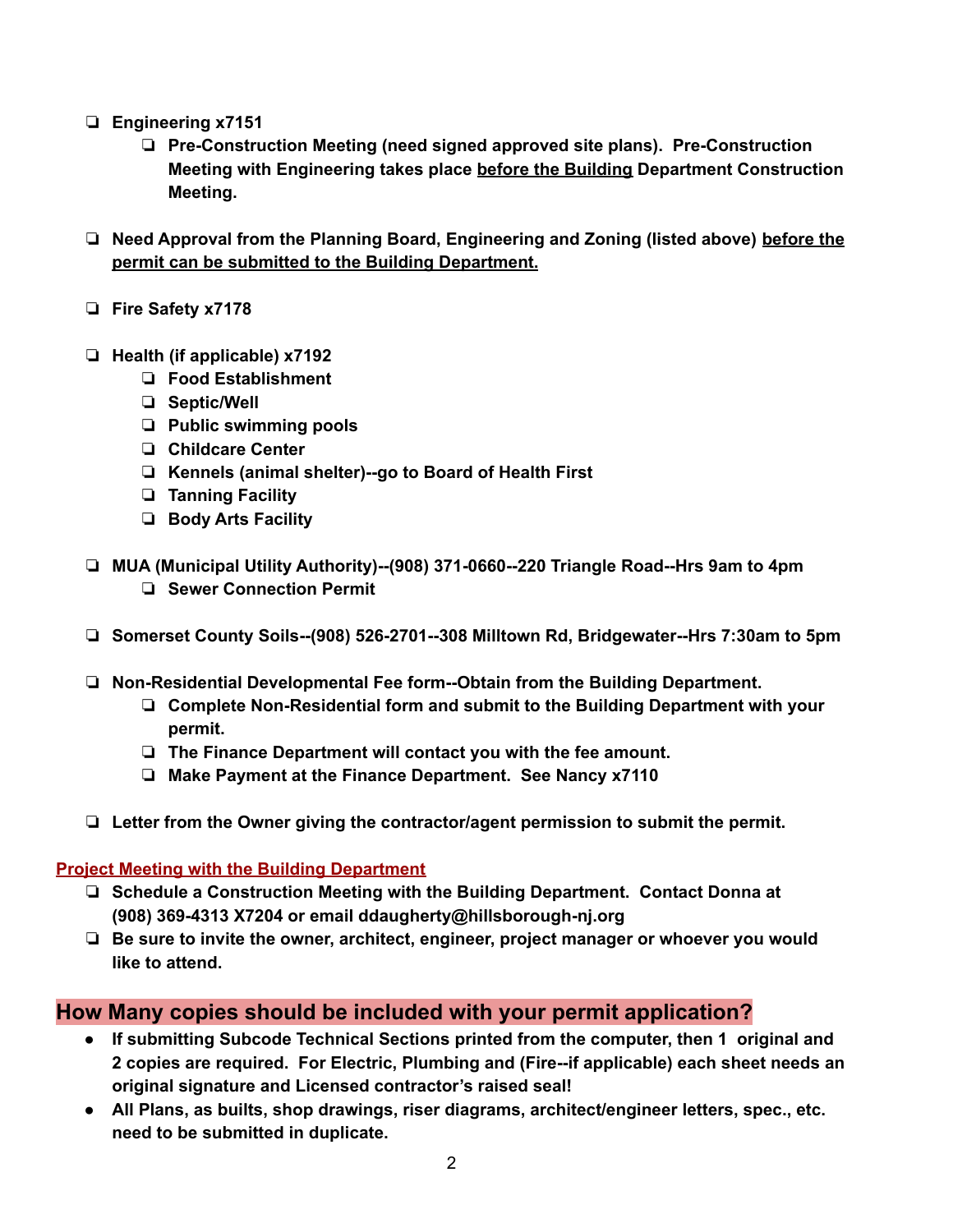**○ When submitting any paperwork, please submit the paperwork in 2 sets.--One set would be considered Township Copy and the other set Builder's Copy.**

# **Emails**

**● Please include all emails on the jacket and all Subcode Technical Sections.**

**Permit Submission-- What are you applying for:**

- ❏ **Footing/Foundation--Partial Release**
	- ❏ **Indicate request on the Construction Folder in Section III**
	- ❏ **Only provide Building and Fire and corresponding drawings**
		- **Note: FIRE looks at the size of the building, what is the building made of, type, size, is heighten area in area allowance.**
	- ❏ **For Class 1 Building, follow the instructions for special inspections.**
- ❏ **Footing/Foundation with Underground plumbing and/or electric--Partial Release**
	- ❏ **Indicate request on the Construction Folder in Section III**
	- ❏ **Only provide Building, Fire, Plumbing, Electric (if applicable) and corresponding drawings**
	- ❏ **For Class 1 Building, follow the instructions for special inspections.**
- ❏ **Full Release**
- ❏ **Always call Donna to schedule an appointment to drop off any paperwork. This includes from the submission of the permit application right through to the issuance of the Certificate of Occupancy.**
	- ❏ **Please know what you are dropping off. Is it a revision, update or resubmittal?**
	- ❏ **The paperwork must reference the Permit# or Control#.**
	- ❏ **Appointment times can be available between 9:00am to 3pm.**

# **PLEASE NOTE:**

- **● It is the responsibility of the applicant (not the departments) to submit all prior approvals and final approvals to the Building Department.**
- **● If submitting Subcode Technical Sections printed from the computer, then one original and three copies are required. Each sheet needs to have a raised seal!**
- **● Submit Completed Subcode Technical Sections which should include:**
	- **■ Work Description on each Subcode Technical Section--be detailed yet brief.**
	- **■ Quantity of Appliances/fixtures.**
	- **■ Contact information with emails and phone numbers--which needs to be legible.**

**IMPORTANT:**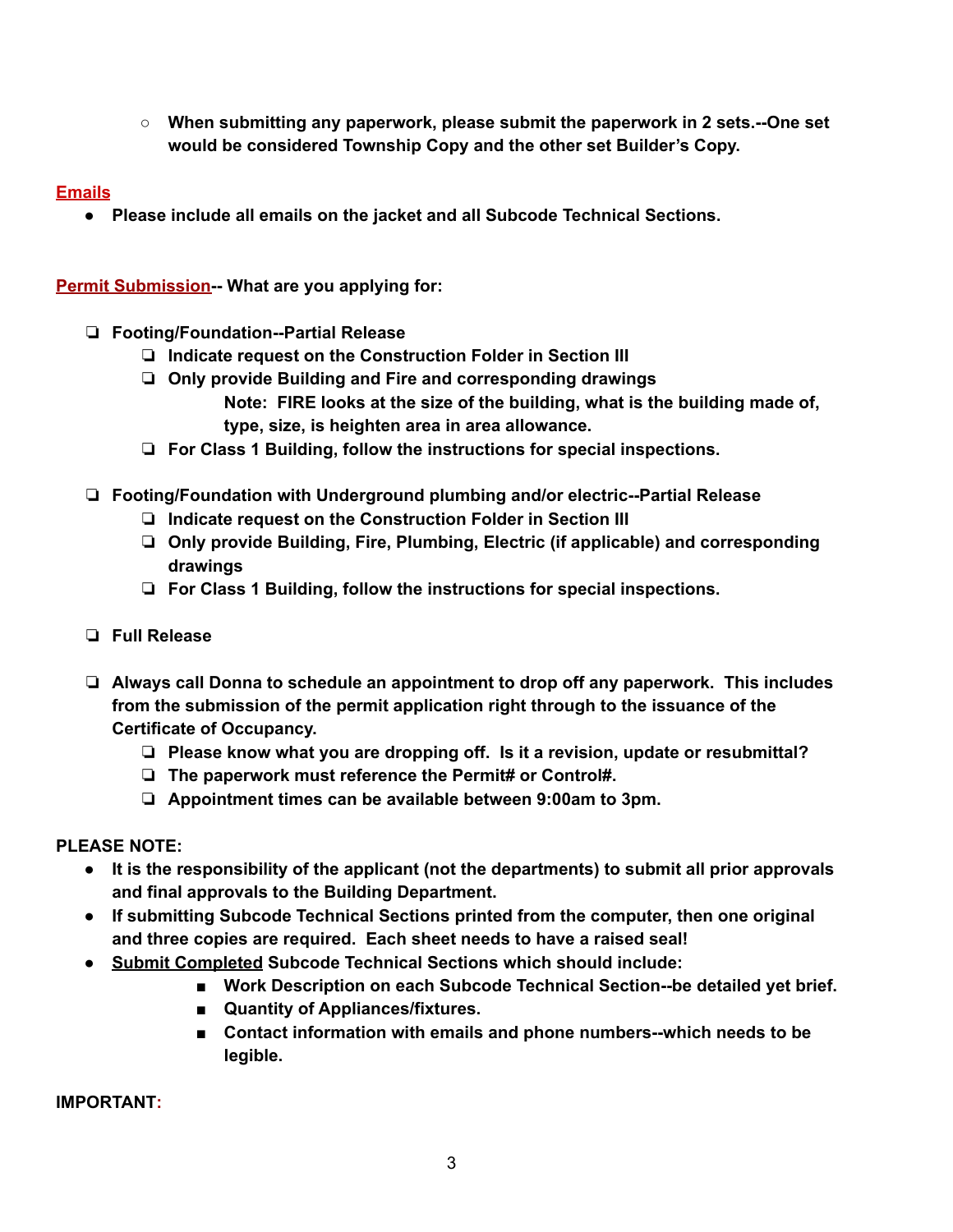- **● Plans that are required to be submitted but are not included at the time of permit submission, shall be listed by the design professional as part of the application.**
- **● All documents prepared by people other than the design professional shall be reviewed by the design professional and a letter submitted indicating that they have been reviewed and found to be in conformance with the regulations for the design of the building.**

## **Plan Review**

**● In most cases, if a denial is issued, plan review will continue with the other disciplines.**

## **Denials**

- **● Denials are mailed out to the owner and contractor per the UCC and followed up with an email or phone call.**
- **● All contact information needs to be legible--especially email addresses.**

## **Resubmittals**

- **● When responding to a denial, address all issues of the denial before submission.**
- **● The Control# must be included on the paperwork being resubmitted.**
- **● All resubmittals must be submitted in duplicate--no exceptions.**
- **● All engineered and architect plans need to be signed, contain a RAISED SEAL and submitted in duplicate.**
- **● Cloud area of change.**
- **● Provide a transmittal when responding to any denials.**

# **Permit Issuance**

- **● The general contractor/owner (or designated person) will be notified by email or telephone call when the permit is ready for pickup. The cost of the permit will be provided at that time.**
- **● Permits can be picked up from 8am to 3pm Monday through Friday.**
- **● Look over your permit for any notes written by the Subcodes--especially on the technical cards.**
- **● A Required Inspection Checklist will be included with your permit.**

### **Updates/Revisions**

- **● When submitting an update or revision, the appropriate technical subcode section must accompany all paperwork.**
- **● The permit# must be entered at the top of the technical section.**
- **● All updates and revisions must be submitted in duplicate.**
- **● All engineered and architect plans need to be signed, contain a RAISED SEAL and submitted in duplicate.**
- **● Cloud area of change.**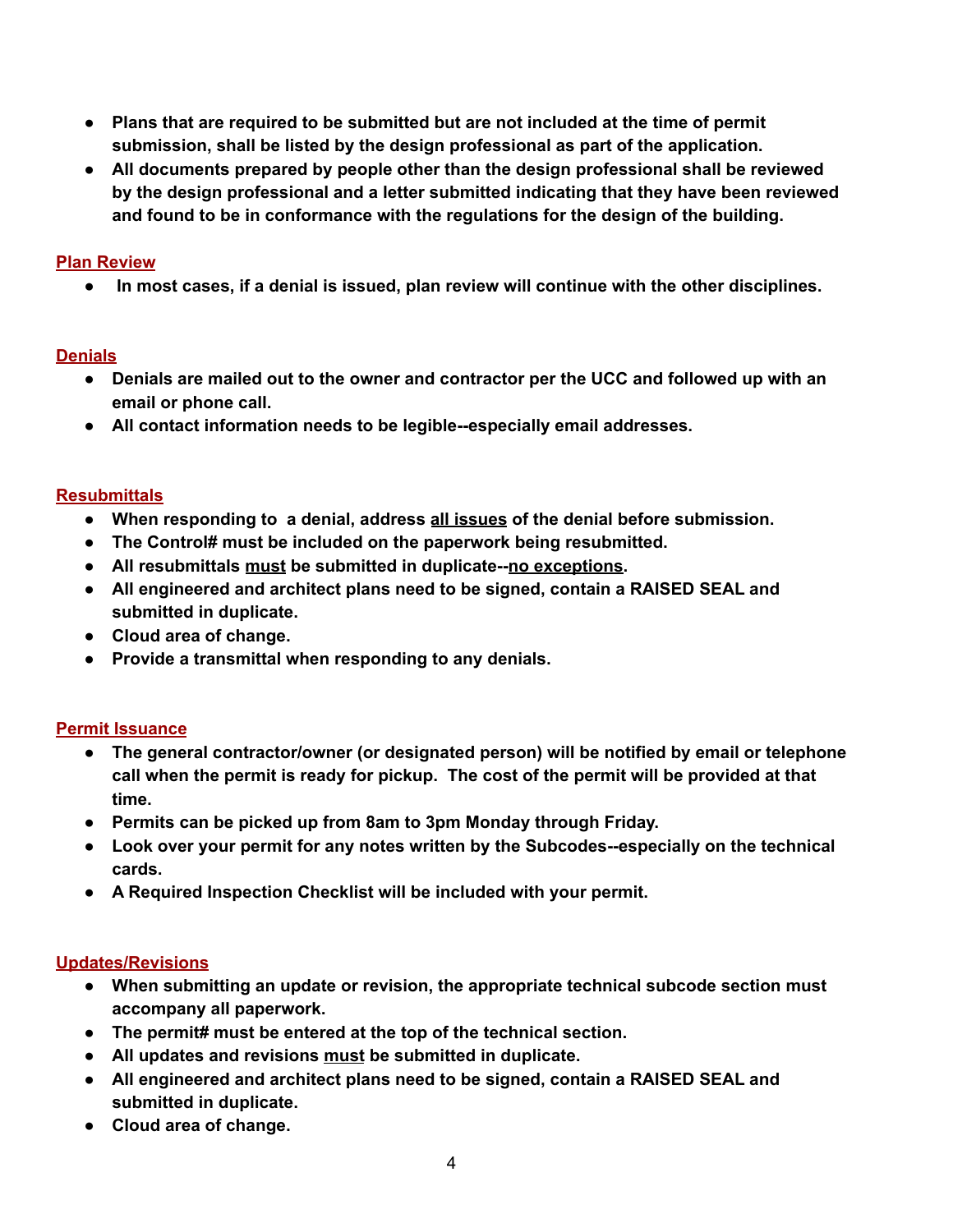**● Provide a transmittal when submitting any updates/revisions.**

#### **Inspection Scheduling**

- **● Designate one person to call to schedule inspections.**
- **● Have your permit# ready.**
- **● Call Donna at (908) 369-4313 x7204 to schedule inspections.**
- **● PERMIT PAPERWORK MUST BE AT THE WORKSITE FOR THE INSPECTION TO TAKE PLACE.**

### **Special Inspections**

- **● Must provide--Inspection Agency name with names and license numbers of actual inspectors and their credentials.**
- **● List all Special Inspections per 2018 IBC Chapter 17.**
- **● Statement of Special Inspections is required with the application and must list which inspections are periodic or continuous.**
- **● Representative at site must provide credentials at time of inspections.**
- **● Clear and define understanding that Special Inspectors do not negate the need for municipal inspections.**

### **Final Approvals--Need to be submitted to our office before a CO can be issued**

- ❏ **Zoning (just do a check in with Zoning)**
- ❏ **Engineering (required inspection confirms site plan matches the actual site)**
- ❏ **Fire Safety**
	- ❏ **Looking at fire lines, knox box, number verification of the building.**
- ❏ **Health (if a prior approval was needed then a final approval is needed)**
- ❏ **MUA (Municipal Utility Authority)**
	- ❏ **Sewer Use Permit**
- ❏ **Somerset County Soils**
- ❏ **Non-Residential Developmental Fee--paid in full at the Finance Department.**
- ❏ **Elevator (if applicable)**

# **Certificate of Occupancy (CO)**

**● Before a CO can be issued, an Application for Certificate needs to be completed after all final inspections have been approved.**

# **Field Work**

- **● All site work should be submitted as a separate permit--this would include parking lot lighting, retaining walls, sewer lines, water lines, storm water piping, roof leader drains, fire line, hydrant locations.**
- **● 2 copies of stamped approved plans from the Planning Dept.**